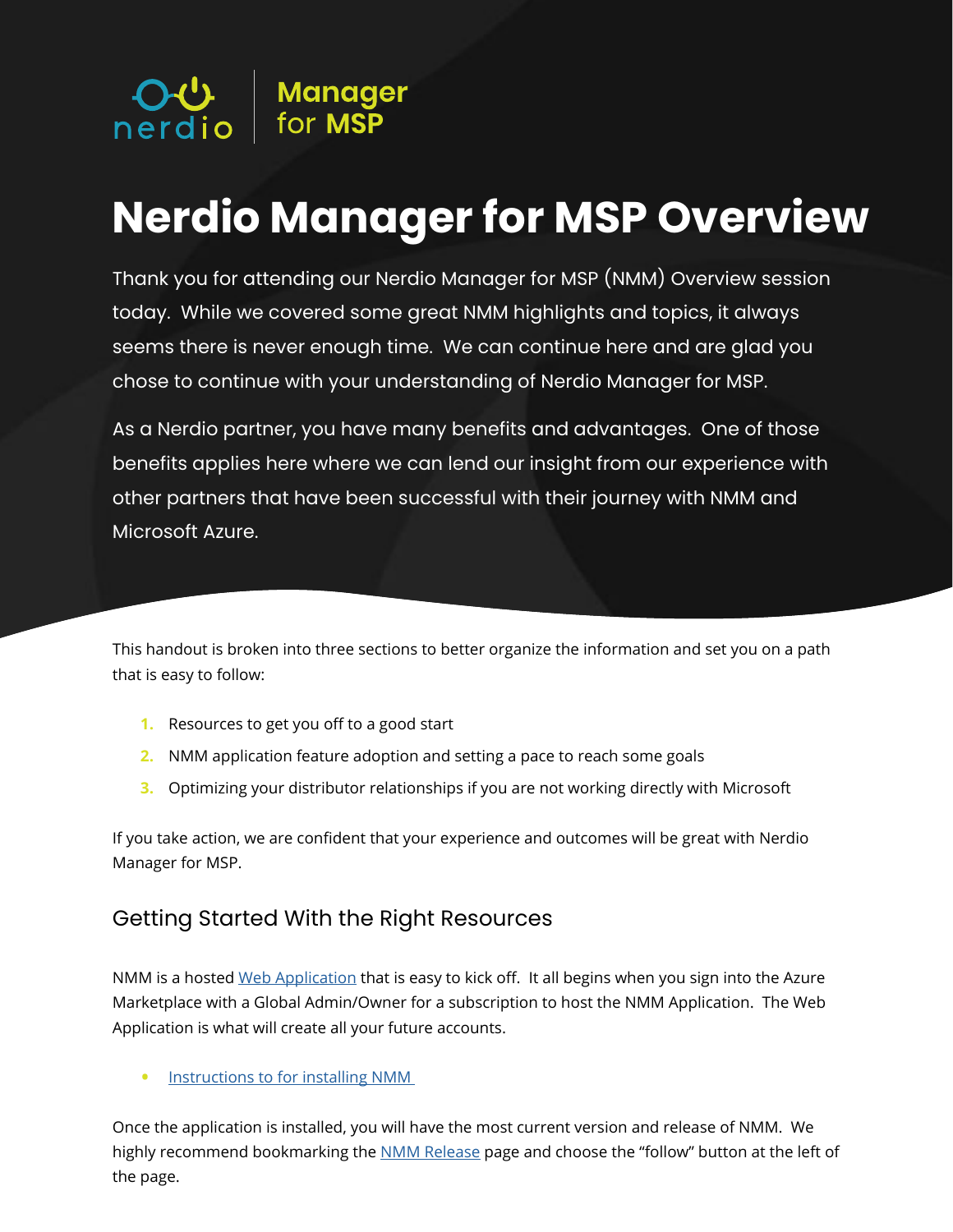

#### Where to Go Next and How to Pace Yourself in NMM

Whether you are working or running, setting the right pace will help you to get through a day or finish strong. Setting a pace inside your organization that allows for aligned operations with features and delivery is what will set you on the right path for new sales and ongoing retention.

In the beginning the foundation is what will allow for ongoing success and will pave the way for adopting additional NMM features. Here are the foundational elements to get right. Set or consider some of the below items to use as goals while you begin to create and work in NMM accounts.

- **1. USERS AND ROLES IN THE NMM PORTAL** Security is a 2022 focal point in tech spaces. Take the time to incorporate and setup users and their [roles](https://help.nerdio.net/hc/en-us/articles/360057195692-NMM-Users-and-Roles-at-the-MSP-level) - get NMM secured and setup your internal operations for success.
	- a. Secure your NMM web app by securing it with **Access Restrictions**.
- **2. SANDBOX** make this is your first account *(we can't recommend this enough)*. Practice before you play. You will find all the decisions and gaps with your existing processes. Keep that playbook going and add the pieces and details that make a difference.
	- a. For example, how would you plan your address space and virtual network subnets.
	- b. For your sandbox, make sure you designate as IUL to take advantage of free Nerdio licensing.
- **3. BACKUP AND RESTORE** Pool hosts are now VMs which means you can back them up much like you would any other host.
	- a. [Link](https://help.nerdio.net/hc/en-us/articles/360058844372-Overview-of-Backups) your vault.
	- b. RPO and RTO time for an update to your documentation.
	- c. Retention policies define your standard and allow for exceptions without giving away anything extra.
	- d. When you finally have that image created in an account, don't wait back it up. This will ensure that you know the backup is on and any future changes will have a path back to the image's origin.
- **4. PLAN YOUR IMAGES** NMM offers the feature for now having global images in many regions. Plan your images based on commonality to allow for reliable and consistent compute delivery to your customers.
	- a. [Global images](https://help.nerdio.net/hc/en-us/articles/360058957551-Overview-of-Global-Images)  managed images that prescribe to a planned implementation of setup and application installations that is common among the majority of your customer base. $\Omega$

Manager

nerdio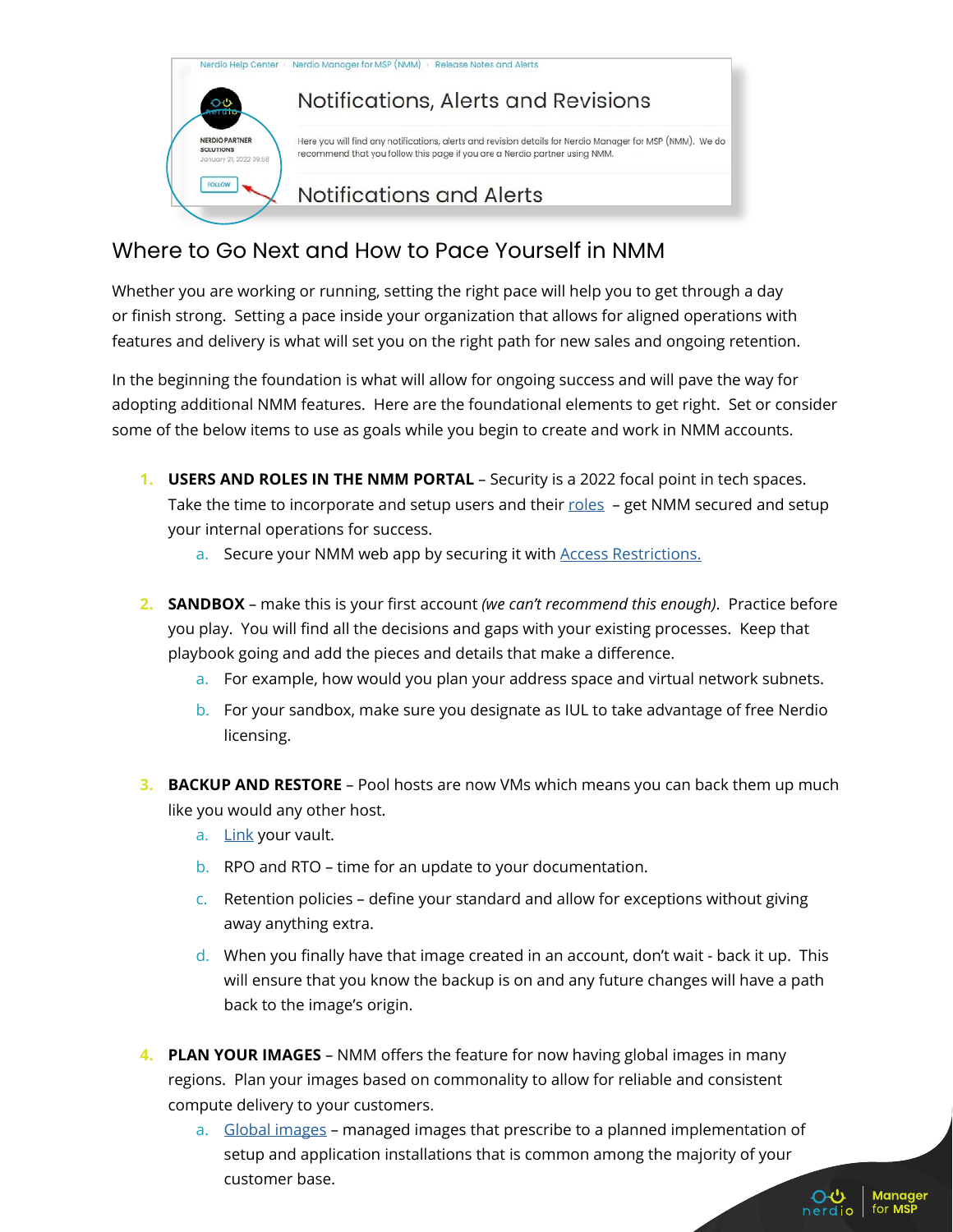- b. [Desktop images](https://help.nerdio.net/hc/en-us/articles/360058710951-Overview-of-Desktop-Images) leverage Global images as the starting point where applicable and begin to incorporate the applications and configurations that may be more specific to the customer.
- **5. ARCHITECT YOUR HOST POOL(S)** NMM offers total control over the desktop experience.
	- a. Custom RDP Settings Manage Redirection, Multiple-monitor configurations and so much more.
	- b. FSLogix Delivery and configuration Create consistency for your user experience.
	- c. Session Time Limits Stale sessions can lead to a poor user experience.

NMM is not short on features. The one thing we do recommend is to get the foundational stuff "right". When you are getting it "right", additional needs and/or appeal will present itself without much effort. In many cases people often tend to be attracted to the "shiny silver objects". Don't give in! Those features will be there when you are ready.

We often recommend focusing from the top down. Go high level and really look at the needs of your MSP organization and all its own complexities. This could include number of staff, their competencies, old problems that haven't been solved. As you adopt new NMM features and grow in your offerings, aligning where you are (not where you want to be) is always the right answer. Some examples to help start the thinking.

- You are losing deals to competition based on cost/pricing.
	- **• NEXT FOCUS** is on getting reserved instances incorporated into your delivery models while incorporating NMM Auto-scale.
		- Cheaper is not better: cutting corners to reduce costs will manifest itself with customer performance.
		- Smarter is better: reserved instances with large discounts and leverage NMM Auto-scale are two highly effective ways to reduce costs without compromising performance.
- Change management has always been an issue and/or there is not enough command and control of the delivery.
	- **• NEXT FOCUS** is on MSIX app attach or scripted actions.
		- Take out the human element for reliability around delivery and consistency an applied scripted action does have to stay up late to do the work.
		- Get that GitHub account going to create the foundation of a reliable set of automation scripts that you can keep control of.
		- Pick one script to incorporate into one environment to become a believer. When it all makes sense, incorporate into other accounts. Do not reinvent with every account – keep building on what you started.
- **• Licensing** is very manual and one off when a customer adds a new employee it takes more effort and time than it should.